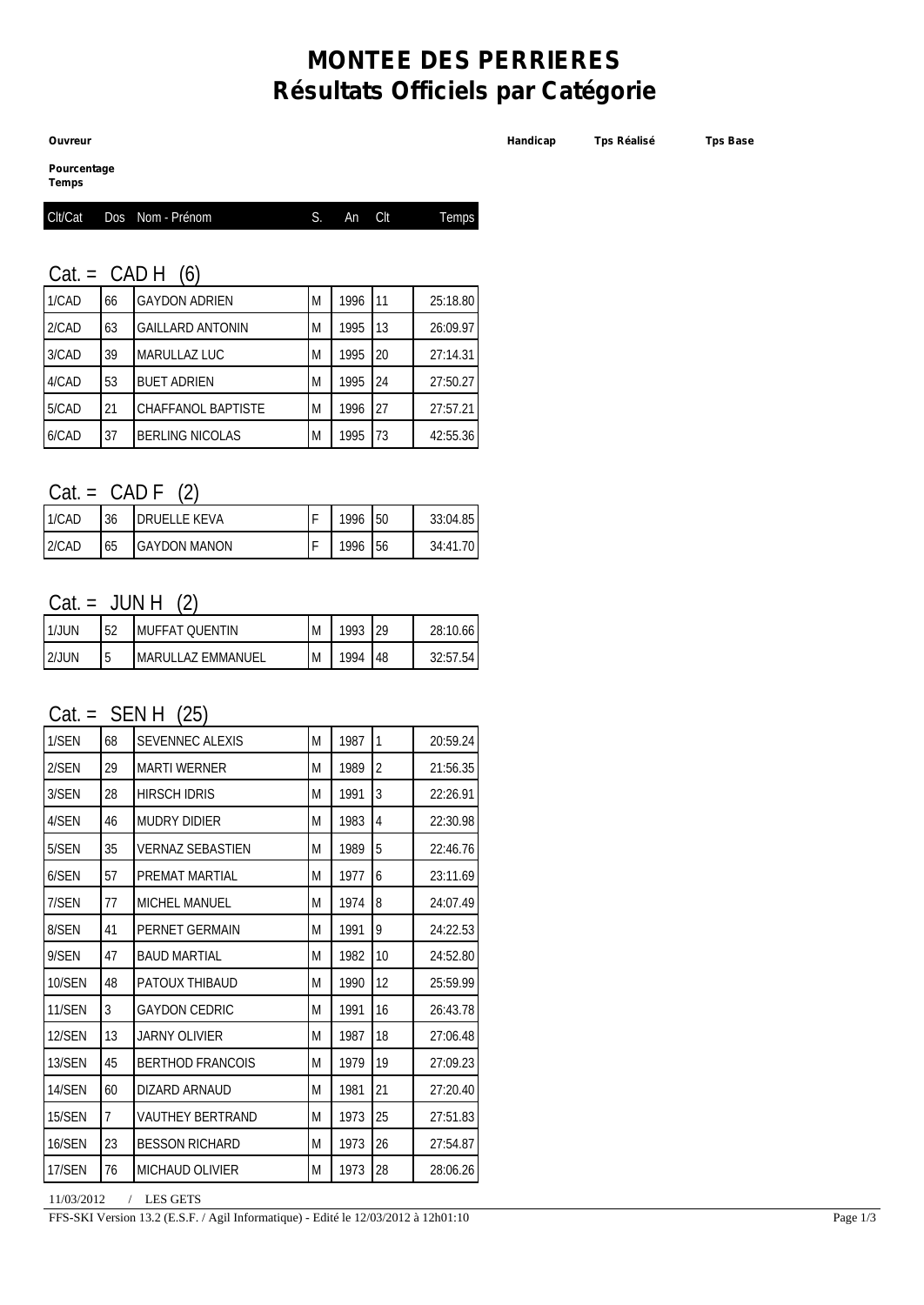| Clt/Cat       | <b>Dos</b> | Nom - Prénom            | S. | An   | Clt | Temps    |
|---------------|------------|-------------------------|----|------|-----|----------|
| 18/SEN        | 32         | <b>DUCRET SEBASTIEN</b> | Μ  | 1981 | 32  | 28:37.04 |
| <b>19/SEN</b> | 33         | <b>RICHARD FABRICE</b>  | M  | 1979 | 33  | 28:38.45 |
| 20/SEN        | 73         | <b>TROMBERT MAXIME</b>  | M  | 1991 | 35  | 28:44.48 |
| <b>21/SEN</b> | 10         | COTTET DUMOULIN JEROME  | M  | 1977 | 54  | 34:28.42 |
| <b>22/SEN</b> |            | RICHARD CHRISTOPHE      | M  | 1974 | 55  | 34:35.93 |
| 23/SEN        | 25         | PIETTE ARNAUD           | M  | 1983 | 59  | 35:29.84 |
| 24/SEN        | 22         | <b>BUTTAY BENOIT</b>    | M  | 1981 | 63  | 36:45.42 |
| 25/SEN        | 38         | <b>DEVILLE DAMIEN</b>   | Μ  | 1983 | 67  | 38:34.86 |

### $Cat =$  SEN F  $(5)$

| 1/SEN | 56 | BALLAVOINE CLAIRE      | 1984 | 61 | 35:55.65   |
|-------|----|------------------------|------|----|------------|
| 2/SEN | 58 | PREMAT MARIE JEANNE    | 1978 | 62 | 36:36.73   |
| 3/SEN | 44 | <b>BERTHOD AURELIE</b> | 1980 | 66 | 38:22.41   |
| 4/SEN | 34 | RICHARD SEVERINE       | 1978 | 69 | 40:00.96   |
| 5/SEN | 71 | <b>DELEZE NOEMIE</b>   | 1981 | 79 | 1h02:55.64 |

### $Cat = VET 1 H (19)$

| <b>1/VET 1</b>     | 67 | <b>GAYDON ANTOINE</b>       | M | 1965 | 7  | 23:59.86 |
|--------------------|----|-----------------------------|---|------|----|----------|
| 2/VET 1            | 6  | <b>BASTARD ALAIN</b>        | M | 1963 | 15 | 26:18.43 |
| 3/VET <sub>1</sub> | 20 | <b>MOLLI DIDIER</b>         | M | 1970 | 17 | 26:48.98 |
| 4/VET 1            | 49 | <b>BOUVIER JEAN MARC</b>    | M | 1964 | 30 | 28:25.57 |
| 5/VET 1            | 18 | DRAGO BELTRAN               | M | 1972 | 42 | 31:54.95 |
| 6/VET <sub>1</sub> | 69 | <b>GUBEY JEAN MARC</b>      | M | 1967 | 43 | 32:00.61 |
| 7/VET <sub>1</sub> | 70 | ROUX CHRISTOPHE             | M | 1971 | 44 | 32:01.72 |
| 8/VET <sub>1</sub> | 78 | <b>CHARMOT CHARLES</b>      | M | 1964 | 45 | 32:05.58 |
| <b>9/VET1</b>      | 27 | <b>JEFFERIES GARETH</b>     | M | 1971 | 46 | 32:06.21 |
| 10/VET 1           | 12 | <b>GAYDON JEAN FRANCOIS</b> | M | 1963 | 47 | 32:31.36 |
| <b>11/VET1</b>     | 64 | KOSSONOGOW NICOLAS          | M | 1968 | 51 | 33:32.21 |
| 12/VET 1           | 31 | <b>SMITH PHILIP</b>         | M | 1972 | 53 | 34:20.76 |
| 13/VET 1           | 17 | <b>HARTHAUD ALAIN</b>       | M | 1968 | 65 | 37:34.58 |
| <b>14/VET 1</b>    | 79 | <b>SULLENGER JOHN</b>       | M | 1968 | 68 | 39:40.21 |
| 15/VET 1           | 55 | COTTINEAU CHRISTOPHE        | M | 1966 | 70 | 41:10.44 |
| 16/VET 1           | 30 | <b>MASSEY LEE</b>           | M | 1970 | 74 | 47:13.04 |
| 17/VET 1           | 54 | <b>FOUCHARD FREDERIC</b>    | M | 1964 | 75 | 47:53.06 |
| 18/VET 1           | 80 | CHEVALLET LAURENT           | M | 1971 | 77 | 58:04.71 |
| <b>NET1</b>        | 4  | <b>GAYDON ALEX</b>          | M | 1967 |    | Abs      |

## $Cat = VET 1 F (1)$

| <b>OLIVIA</b><br>59<br>60<br>MAR(<br>:HANL)INE |
|------------------------------------------------|
|------------------------------------------------|

Cat. = VET 2 H (17)

11/03/2012 / LES GETS FFS-SKI Version 13.2 (E.S.F. / Agil Informatique) - Edité le 12/03/2012 à 12h01:10 Page 2/3